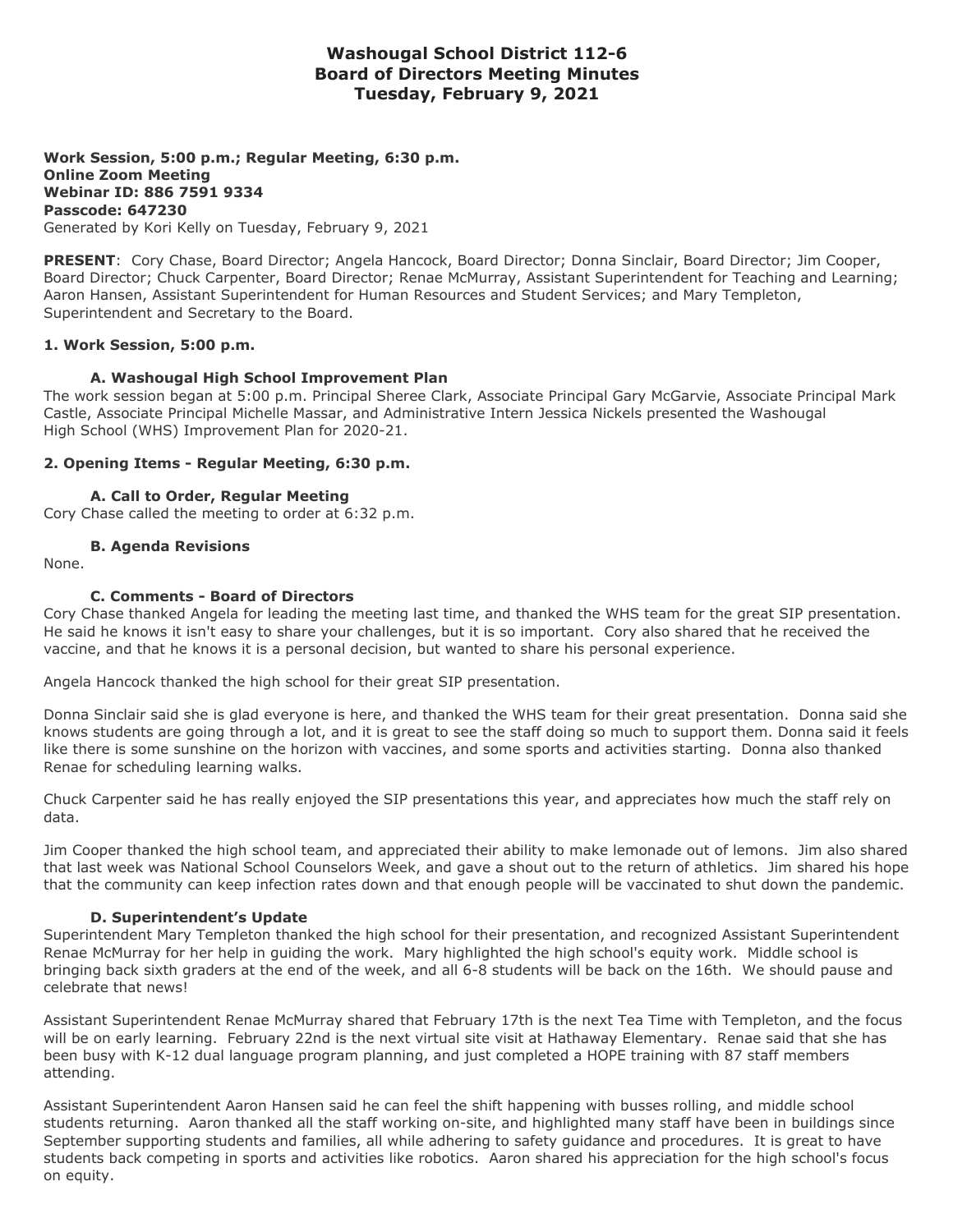# **E. Citizen Comments - General**

Parent Lisa Knapp joined the zoom meeting and said that the district still hasn't addressed the lack of all day in-person instruction for all students. She shared her experiences with her students' return to the hybrid model, and said they do well in the classroom, but are finished long before noon on remote days.

Parent Megan Nerton joined the zoom meeting and shared the experiences of her three high schoolers. She said all three have finished the first semester with all F's, and they just want to go to school.

## **3. Consent Agenda**

Board members received and reviewed these documents in advance of the meeting.

# **A. Minutes (January 26, 2021)**

## **B. Accounts Payable**

Vouchers audited and certified by the auditing officer as required by RCW 42.24.080, and those expense reimbursement claims certified as required by RCW 42.24.090, have been recorded on a listing which has been made available to the board. As of this date the board, by a unanimous vote, does approve for payment those vouchers included in the below list and further described as follows:

### General Fund

Warrant Numbers 245875 - 245875, totaling \$589.07 (Pay date: 1-25-21) Warrant Numbers 245888 - 245892, totaling \$15,113.16 (Pay date: 2-3-21) Warrant Numbers 245893 - 245944, totaling \$130,373.38; Voids/Cancellations, totaling \$259.40 (Pay date: 2-12-21) ACH Numbers 202100081 - 202100089, totaling \$11,014.98 (Pay date: 2-12-21) Manual Checks #49, totaling \$46,514.16 (Pay date: 1-10-21)

## ASB Fund

Warrant Numbers 24449 - 24449, totaling \$145.25 (Pay date: 2-12-21) Warrant Numbers 24444 - 24448, totaling \$10,734.31 (Pay date 2-12-21) ACH Numbers 202100090 - 202100090, totaling \$383.05 (Pay date: 2-3-21) Manual Checks #49, totaling \$747.35 (Pay date: 1-10-21)

# **C. Payroll (January 2021)**

# General Fund (\$3,207,893.09)

Warrant Numbers 1000708 - 1000715 totaling \$2,739.82 (Pay date: 1-29-21) Warrant Numbers 245876 - 245887, totaling \$582,864.80 (Pay date: 1-29-21) ACH Numbers 202100079 - 202100080, totaling \$19,872.42 (Pay date: 1-29-21) Non-Warrants, totaling \$2,602,416.05 (Pay date: 1-29-21)

### **D. Personnel**

### Appointments:

Dave Hajek, Football coach, WHS, 2/1/21-3/15/21 Scott Dizmang, Football coach, WHS, 2/1/21-3/15/21 Kenneth Frisch, Football coach, WHS, 2/1/21-3/15/21 Zachary Strausbaugh, Football coach, WHS, 2/1/21-3/15/21 Tyler Knotts, Football coach, WHS, 2/1/21-3/15/21 Kevin Reilly, Football coach, WHS, 2/1/21-3/15/21 Chase Lawrence, Football coach, WHS, 2/1/21-3/15/21 Brandon Casteel, Football coach, WHS, 2/2/21-3/15/21 Terry Hyde, Football coach, WHS, 2/1/21-3/15/21 John Griffin, Football coach, WHS, 2/2/21-3/15/21 Kara Prynne, Volleyball coach, WHS, 2/1/21-3/15/21 Sammy Smith, Volleyball coach, WHS, 2/1/21-3/15/21 Mary Pursley, Volleyball coach, WHS, 2/1/21-3/15/21 Kelsey Penner, Volleyball coach, WHS, 2/1/21-3/15/21 Shane Jundt, Soccer coach, WHS, 2/1/21-3/15/21 Jodi Ellis, Soccer coach, WHS, 2/1/21-3/15/21 Kristin Maris, Soccer coach, WHS, 2/1/21-3/15/21 Tracey Stinchfield, Cross Country coach, WHS, 2/1/21-3/15/21 Dana Seekins, Cross Country coach, WHS, 2/1/21-3/15/21 Greg Lewis, Golf coach, WHS, 2/1/21-3/15/21 AJ LaBree, Golf coach, WHS, 2/1/21-3/15/21 John Carver, Slow Pitch Softball coach, WHS, 2/1/21-3/15/21 Angela Watts, Tennis coach, WHS, 2/1/21-3/15/21 Eric Baholm, Tennis coach, WHS, 2/1/21-3/15/21